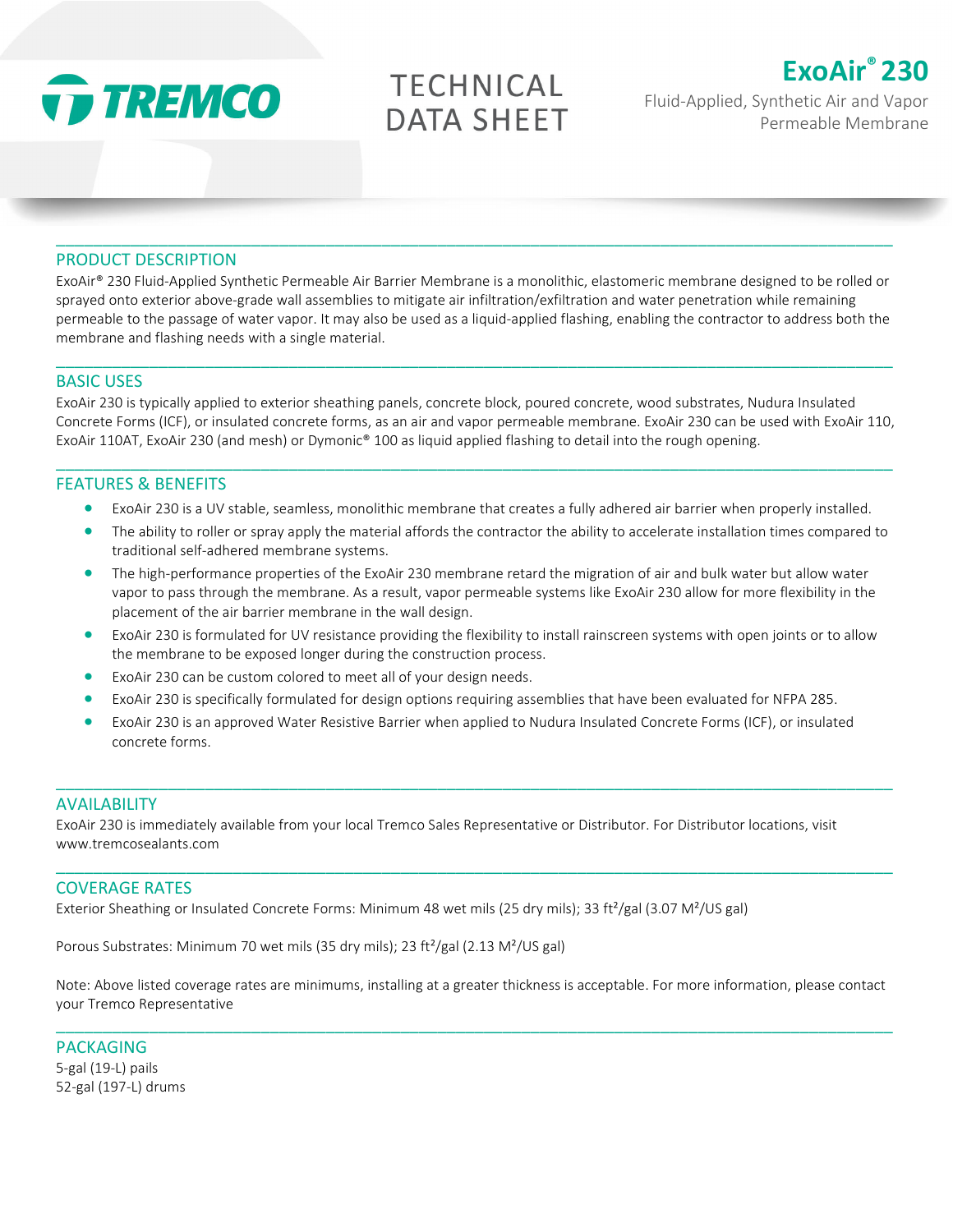### **COLORS**

Standard color: Black & Limestone; Custom colors available upon request.

#### STORAGE

Store ExoAir 230 in original, undamaged packages in a clean, dry, protected location with temperatures 40 to 100 °F (5 to 37 °C).

\_\_\_\_\_\_\_\_\_\_\_\_\_\_\_\_\_\_\_\_\_\_\_\_\_\_\_\_\_\_\_\_\_\_\_\_\_\_\_\_\_\_\_\_\_\_\_\_\_\_\_\_\_\_\_\_\_\_\_\_\_\_\_\_\_\_\_\_\_\_\_\_\_\_\_\_\_\_\_\_\_\_\_\_\_\_\_\_\_\_

\_\_\_\_\_\_\_\_\_\_\_\_\_\_\_\_\_\_\_\_\_\_\_\_\_\_\_\_\_\_\_\_\_\_\_\_\_\_\_\_\_\_\_\_\_\_\_\_\_\_\_\_\_\_\_\_\_\_\_\_\_\_\_\_\_\_\_\_\_\_\_\_\_\_\_\_\_\_\_\_\_\_\_\_\_\_\_\_\_\_

\_\_\_\_\_\_\_\_\_\_\_\_\_\_\_\_\_\_\_\_\_\_\_\_\_\_\_\_\_\_\_\_\_\_\_\_\_\_\_\_\_\_\_\_\_\_\_\_\_\_\_\_\_\_\_\_\_\_\_\_\_\_\_\_\_\_\_\_\_\_\_\_\_\_\_\_\_\_\_\_\_\_\_\_\_\_\_\_\_\_

\_\_\_\_\_\_\_\_\_\_\_\_\_\_\_\_\_\_\_\_\_\_\_\_\_\_\_\_\_\_\_\_\_\_\_\_\_\_\_\_\_\_\_\_\_\_\_\_\_\_\_\_\_\_\_\_\_\_\_\_\_\_\_\_\_\_\_\_\_\_\_\_\_\_\_\_\_\_\_\_\_\_\_\_\_\_\_\_\_\_

### SHELF LIFE

1 year when stored in accordance with storage instructions

### APPLICABLE STANDARDS

ExoAir 230 has been tested to the following industry standards for air barriers:

- AATCC 127-2008 Water Resistance: Hydrostatic Pressure Test
- ASTM C1305 Standard Test Method for Crack Bridging Ability of Liquid-Applied Waterproofing Membrane
- ASTM D412 Standard Test Methods for Vulcanized Rubber and Thermoplastic Elastomers Tension
- ASTM D1970 Standard Specification for Self-Adhering Polymer Modified Bituminous Sheet Materials Used as Steep Roofing Underlayment for Ice Dam Protection
- ASTM D4541 Standard Test Method for Pull-Off Strength of Coatings Using Portable Adhesion Testers
- ASTM E96 Standard Test Methods for Water Vapor Transmission of Materials
- ASTM E331 Standard Test Method for Water Penetration of Exterior Windows, Skylights, Doors, and Curtain Walls by Uniform Static Air Pressure Difference
- ASTM E2178 Standard Test Method for Air Permeance of Building Materials
- ASTM E2357 Standard Test Methods for Determining Air Leakage of Air Barrier Assemblies
- NFPA 285 Standard Fire Test Method for Evaluation of Fire Propagation Characteristics of Exterior Non-Load-Bearing Wall Assemblies Containing Combustible Components

\_\_\_\_\_\_\_\_\_\_\_\_\_\_\_\_\_\_\_\_\_\_\_\_\_\_\_\_\_\_\_\_\_\_\_\_\_\_\_\_\_\_\_\_\_\_\_\_\_\_\_\_\_\_\_\_\_\_\_\_\_\_\_\_\_\_\_\_\_\_\_\_\_\_\_\_\_\_\_\_\_\_\_\_\_\_\_\_\_\_

#### FIRE RATED SYSTEMS

ExoAir 230 has been tested in assemblies according to NFPA 285 Standard Fire Test Method for Evaluation of Fire Propagation Characteristics of Exterior Non-Load-Bearing Wall Assemblies Containing Combustible Components. All of the NFPA 285 UL listed assemblies using Tremco materials can be found using the technical bulletin: ASHRA 90.1 & NFPA 285: Defining & Specifying to Meet IECC & IBC or utilizing the following link[: http://database.ul.com/cgi-](http://database.ul.com/cgi-bin/XYV/template/LISEXT/1FRAME/showpage.html?name=FWFX.R27656&ccnshorttitle=Exterior+Wall+System+Components&objid=1082999775&cfgid=1073741824&version=versionless&parent_id=1082761881&sequence=1)

[bin/XYV/template/LISEXT/1FRAME/showpage.html?name=FWFX.R27656&ccnshorttitle=Exterior+Wall+System+Components&objid=1](http://database.ul.com/cgi-bin/XYV/template/LISEXT/1FRAME/showpage.html?name=FWFX.R27656&ccnshorttitle=Exterior+Wall+System+Components&objid=1082999775&cfgid=1073741824&version=versionless&parent_id=1082761881&sequence=1) [082999775&cfgid=1073741824&version=versionless&parent\\_id=1082761881&sequence=1.](http://database.ul.com/cgi-bin/XYV/template/LISEXT/1FRAME/showpage.html?name=FWFX.R27656&ccnshorttitle=Exterior+Wall+System+Components&objid=1082999775&cfgid=1073741824&version=versionless&parent_id=1082761881&sequence=1)

\_\_\_\_\_\_\_\_\_\_\_\_\_\_\_\_\_\_\_\_\_\_\_\_\_\_\_\_\_\_\_\_\_\_\_\_\_\_\_\_\_\_\_\_\_\_\_\_\_\_\_\_\_\_\_\_\_\_\_\_\_\_\_\_\_\_\_\_\_\_\_\_\_\_\_\_\_\_\_\_\_\_\_\_\_\_\_\_\_\_

For NFPA 285 engineering judgment requests please go to www.tremcosealants.com/NFPA 285 Engineering Judgment Request or contact Tremco Technical Service at 866-209-2404.

#### LIMITATIONS

- No more than 12 months of UV exposure before façade installation. If membrane is exposed for a period exceeding 12 months, contact Tremco Technical Service for additional recommendations at 866-209-2404, or visit the Technical Resources area of our website at www.tremcosealants.com and "Ask the Expert."
- Do not apply to damp, contaminated or frost-covered surfaces.
- Not to be used as a permanently exposed surface. Contact your local Tremco Sales Representative for project specific requirements.
- Membrane shall be protected from rain and washout prior to drying.
- When applying to surfaces below 40 °F (5 °C), please refer to the Technical Bulletin- Cold Temperature Recommendations for Air Barrier Applications at www.tremcosealants.com or contact Tremco Technical Service at 886-209-2404.

Toronto ON M4H1G7 416.421.3300 / 800.363.3213

### Tremco Commercial Sealants & Waterproofing **|** tremcosealants.com 1120/EA230DS

3735 Green Rd Beachwood OH 44122 216.292.5000 / 800.321.7906

1451 Jacobson Ave Ashland OH 44805 419.289.2050 / 800.321.6357

# 220 Wicksteed Ave

1350 Gay-Lussac, Unit: 3 Boucherville QC J4B 7G4 514.521.9555

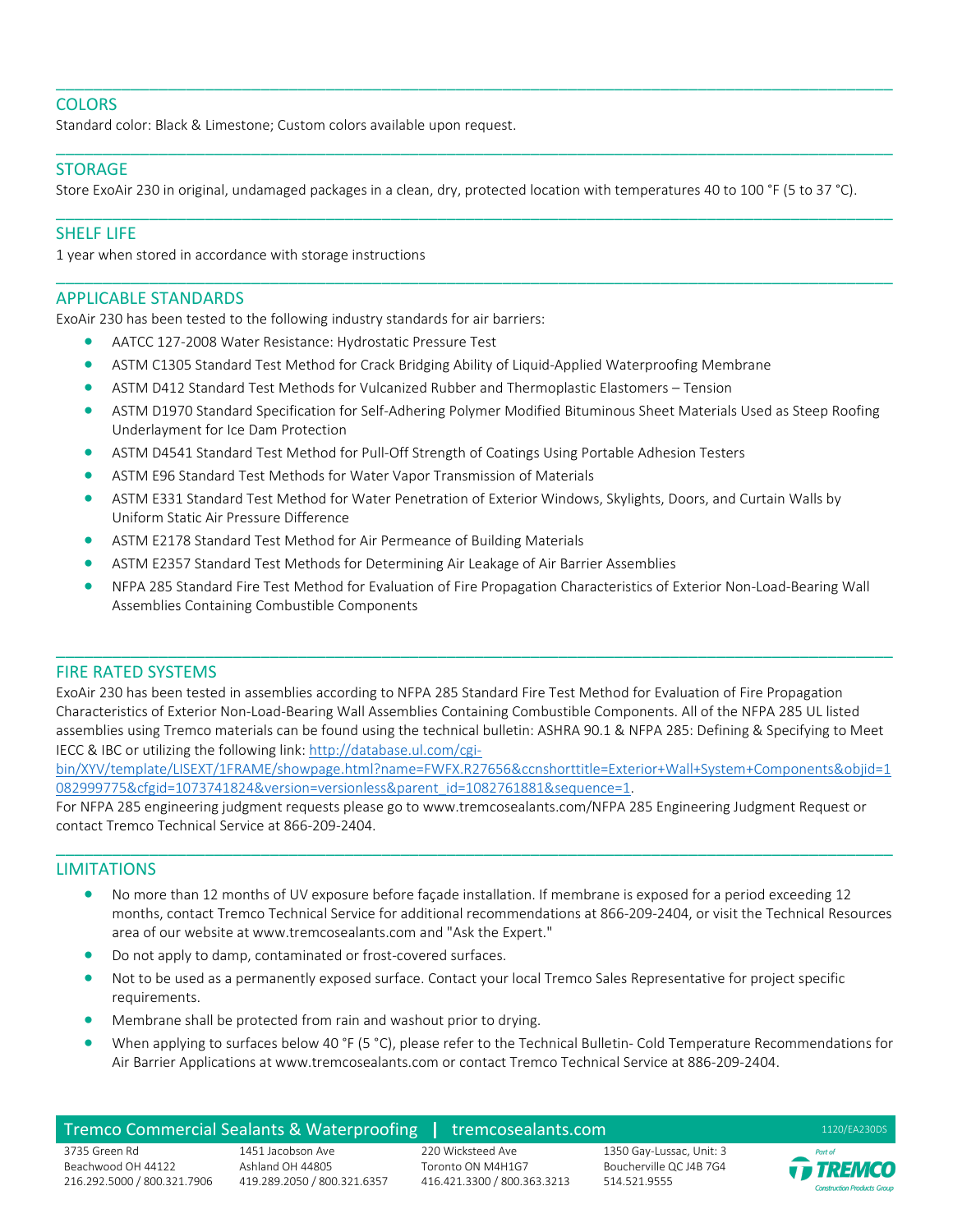- ExoAir 230 is not to be applied directly to fireproofing materials. Contact Tremco Technical Service at www.tremcosealants.com for alternative recommendations.
- Keep product from freezing prior to being applied to the substrate. It is best to store ExoAir 230 off the floor at an ambient temperature above 40 °F (10 °C).

#### WARRANTY

Tremco warrants its Products to be free of defects in materials but makes no warranty as to appearance or color. Since methods of application and on-site conditions are beyond our control and can affect performance, Tremco makes no other warranty, expressed or implied, including warranties of MERCHANTABILITY and FITNESS FOR A PARTICULAR PURPOSE with respect to Tremco Products. Tremco's sole obligation shall be, at its option, to replace or to refund the purchase price of the quantity of Tremco Products proven to be defective, and Tremco shall not be liable for any loss or damage.

\_\_\_\_\_\_\_\_\_\_\_\_\_\_\_\_\_\_\_\_\_\_\_\_\_\_\_\_\_\_\_\_\_\_\_\_\_\_\_\_\_\_\_\_\_\_\_\_\_\_\_\_\_\_\_\_\_\_\_\_\_\_\_\_\_\_\_\_\_\_\_\_\_\_\_\_\_\_\_\_\_\_\_\_\_\_\_\_\_\_

#### Tremco Commercial Sealants & Waterproofing | tremcosealants.com 1120/EA230DS

3735 Green Rd Beachwood OH 44122 216.292.5000 / 800.321.7906

1451 Jacobson Ave Ashland OH 44805 419.289.2050 / 800.321.6357

220 Wicksteed Ave Toronto ON M4H1G7 416.421.3300 / 800.363.3213

1350 Gay-Lussac, Unit: 3 Boucherville QC J4B 7G4 514.521.9555